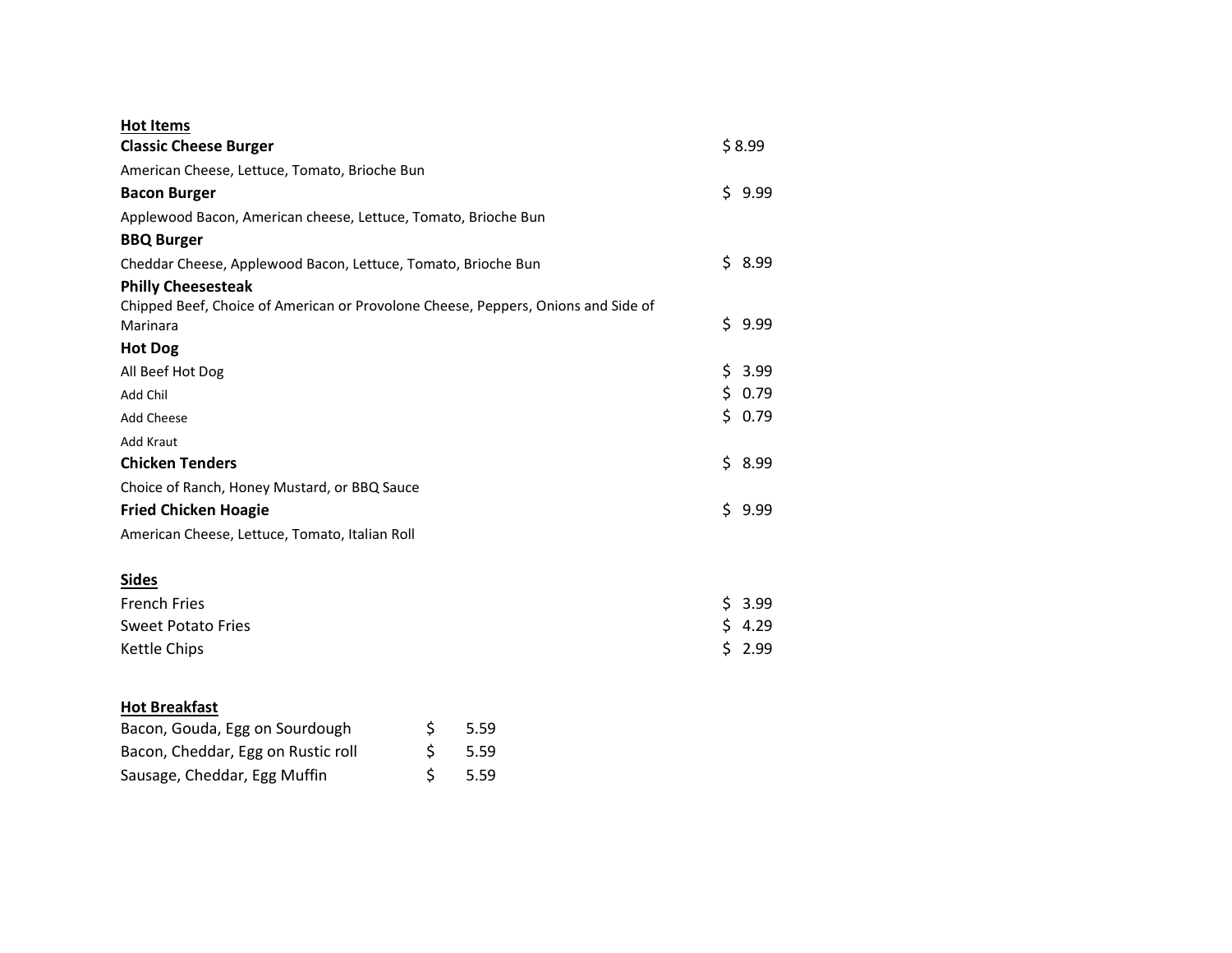## **Bakery**

| <b>Pound Cake Slices</b> | \$<br>2.99 |
|--------------------------|------------|
| <b>Muffins</b>           | \$<br>2.99 |
| Cookies                  | \$<br>2.99 |
| <b>Rice Krispy Treat</b> | \$<br>3.29 |
| Cheesecake Slice         | \$<br>3.29 |
| <b>Snacks</b>            |            |
| Candy                    | \$<br>2.49 |
| Chips                    | \$<br>2.69 |

## **Classic Grill featuring Starbucks Proudly Brew**

|                                      | Tall | Grande | Venti |
|--------------------------------------|------|--------|-------|
|                                      | \$   | \$     | \$    |
| Freshly Brewed Coffee(Regular/Decaf) | 2.95 | 3.55   | 4.05  |
|                                      | \$   | \$     | \$    |
| Caffe Latte                          | 3.95 | 4.65   | 4.95  |
|                                      | \$   | \$     | \$    |
| Cappuccino                           | 3.95 | 4.65   | 4.95  |
|                                      | \$   | \$     | \$    |
| Caffe Mocha                          | 3.95 | 4.65   | 4.95  |
|                                      | \$   | \$     | \$    |
| Caramel Macchiatto                   | 4.45 | 4.95   | 5.25  |
|                                      | \$   | \$     | \$    |
| White Chocolate Mocha                | 4.45 | 4.95   | 5.45  |
|                                      | \$   | \$     | \$    |
| Iced Coffee                          | 2.95 | 3.25   | 3.45  |
|                                      | \$   | \$     | \$    |
| Chai Latte                           | 3.75 | 4.45   | 4.85  |
|                                      | \$   | \$     | \$    |
| <b>Hot Brewed Tea Sachet</b>         | 2.65 | 2.95   | 3.25  |